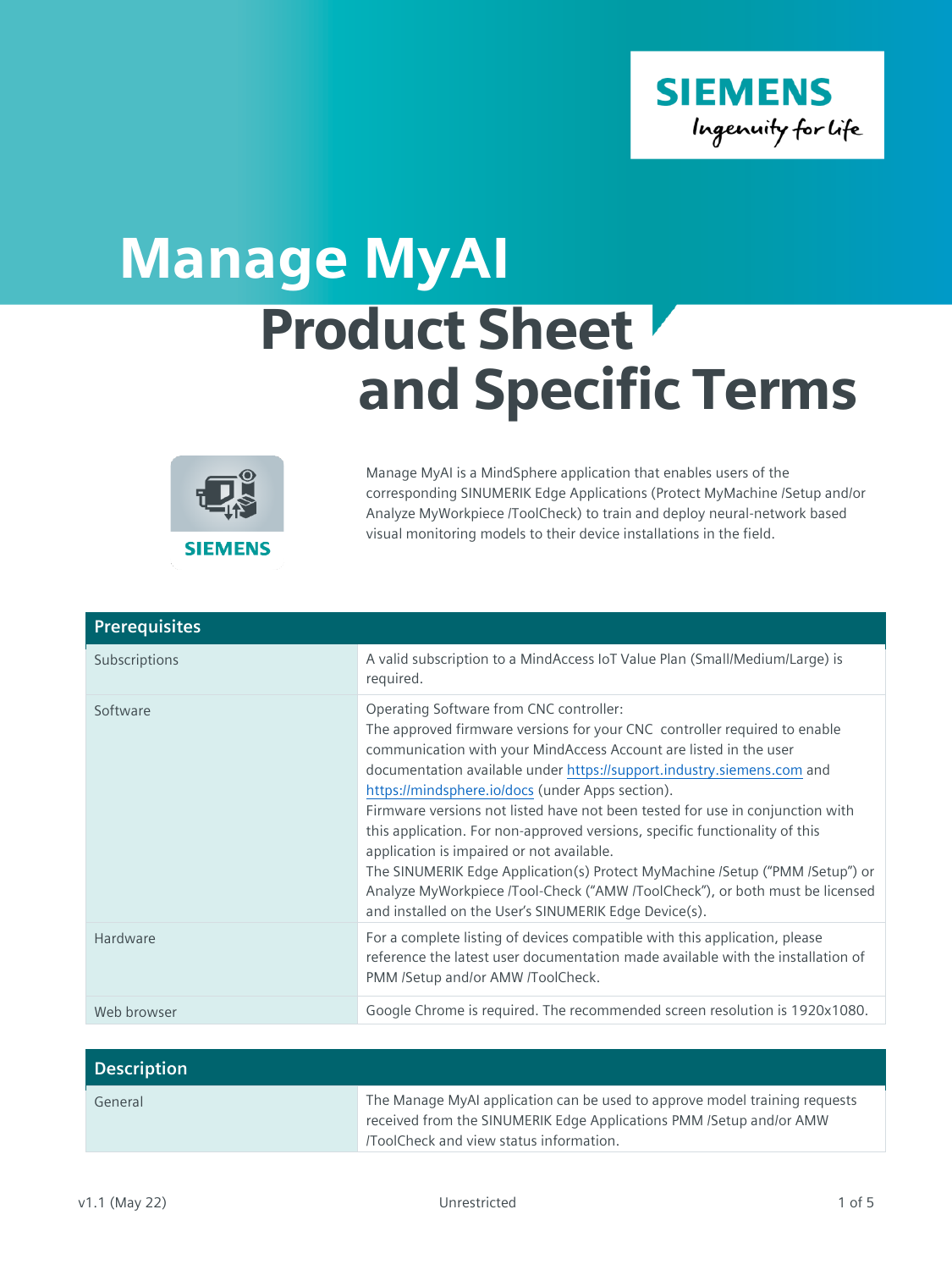| <b>SINUMERIK Edge Asset</b> | Indicates which SINUMERIK Edge Asset was being used to collect data for<br>Manage MyAl.                                                                                                                                                                                                                                                                                                                                                                                                                                                                                                                                                                                                              |
|-----------------------------|------------------------------------------------------------------------------------------------------------------------------------------------------------------------------------------------------------------------------------------------------------------------------------------------------------------------------------------------------------------------------------------------------------------------------------------------------------------------------------------------------------------------------------------------------------------------------------------------------------------------------------------------------------------------------------------------------|
| Application                 | Indicates which SINUMERIK Edge Application was being used on the SINUMERIK<br>Edge Asset to collect data for Manage MyAl.                                                                                                                                                                                                                                                                                                                                                                                                                                                                                                                                                                            |
| Model detail                | Indicates the name of the model training request.                                                                                                                                                                                                                                                                                                                                                                                                                                                                                                                                                                                                                                                    |
| Submission timestamp        | Indicates at what time the model request was received.                                                                                                                                                                                                                                                                                                                                                                                                                                                                                                                                                                                                                                               |
| <b>Status</b>               | Indicates the status of the model request ("Uploaded": requires labeling of<br>images and/or approval of start of training; "Training in Progress": has been<br>approved and is currently being trained; "Delivered": training is complete and<br>model has been made available on the User's MindSphere tenant).<br>The model may be deployed on the relevant SINUMERIK Edge Application.                                                                                                                                                                                                                                                                                                           |
| Application permissions     | Manage MyAI is operated in data centers in the Area European Union and<br>processes the following data:<br>• Submitted image data for model training (Uploaded Data and Selected Data -<br>please see under "Data use rights" in the section "Specific Terms" below).<br>The SINUMERIK Edge Applications PMM /Setup and AMW /ToolCheck collect and<br>process data through the use of an artificial intelligence system. The data that<br>you upload to your MindAccess Account using PMM /Setup or AMW /ToolCheck is<br>stored as Your Content and can be further processed for the improvement of our<br>artificial intelligence models and machine learning systems pursuant to your<br>decision. |

| <b>Pricing Model</b>                                                                                                                                                                                                      |                                                                                                                          |                                                          |
|---------------------------------------------------------------------------------------------------------------------------------------------------------------------------------------------------------------------------|--------------------------------------------------------------------------------------------------------------------------|----------------------------------------------------------|
| Fee for                                                                                                                                                                                                                   | <b>Base subscription</b>                                                                                                 | <b>Additional Model Training Hours</b>                   |
|                                                                                                                                                                                                                           | Includes usage of up to 50 Model<br><b>Training Hours</b>                                                                | per 1 additional Model Training Hour                     |
| Price                                                                                                                                                                                                                     | $0 \in$ /month <sup>1</sup>                                                                                              | 2.75 €/ Model Training Hour <sup>1</sup>                 |
| <b>Billing cycle</b>                                                                                                                                                                                                      | n/a                                                                                                                      | after each approved Model Training<br>has been completed |
| <sup>1)</sup> If a price is displayed in a different currency on the product detail page of Manage MyAI on www.mindsphere.io/store in your country of residence at the date<br>of your order, such price will be charged. |                                                                                                                          |                                                          |
| Base subscription fee                                                                                                                                                                                                     | The base subscription allows access to the application and use of the application<br>with up to 50 Model Training Hours. |                                                          |
| Usage-based fee for additional Model                                                                                                                                                                                      | An additional fee will be applied on an hourly basis for the full hour (full hours                                       |                                                          |

| Usage-based fee for additional Model<br><b>Training Hours</b> | An additional fee will be applied on an hourly basis for the full hour (full hours<br>principle) per used additional Model Training Hour exceeding the number of<br>Model Training Hours included in the base subscription.<br>The counting of additional Model Training Hours starts after you have confirmed<br>the purchase using the "Approve" option in the application. You will be charged<br>for all additional Model Training Hours used on your Account after the model<br>training has been completed.<br>Please consult your Siemens sales representative before approving model<br>training to align on the number of Model Training Hours needed for the relevant<br>model training. |
|---------------------------------------------------------------|----------------------------------------------------------------------------------------------------------------------------------------------------------------------------------------------------------------------------------------------------------------------------------------------------------------------------------------------------------------------------------------------------------------------------------------------------------------------------------------------------------------------------------------------------------------------------------------------------------------------------------------------------------------------------------------------------|
|                                                               |                                                                                                                                                                                                                                                                                                                                                                                                                                                                                                                                                                                                                                                                                                    |
| Payment terms                                                 | The usage-based fee for additional Model Training Hours will be charged as a<br>one-time fee (based on the number of Model Training Hours which were used<br>during the model training process) in the month the model training has been                                                                                                                                                                                                                                                                                                                                                                                                                                                           |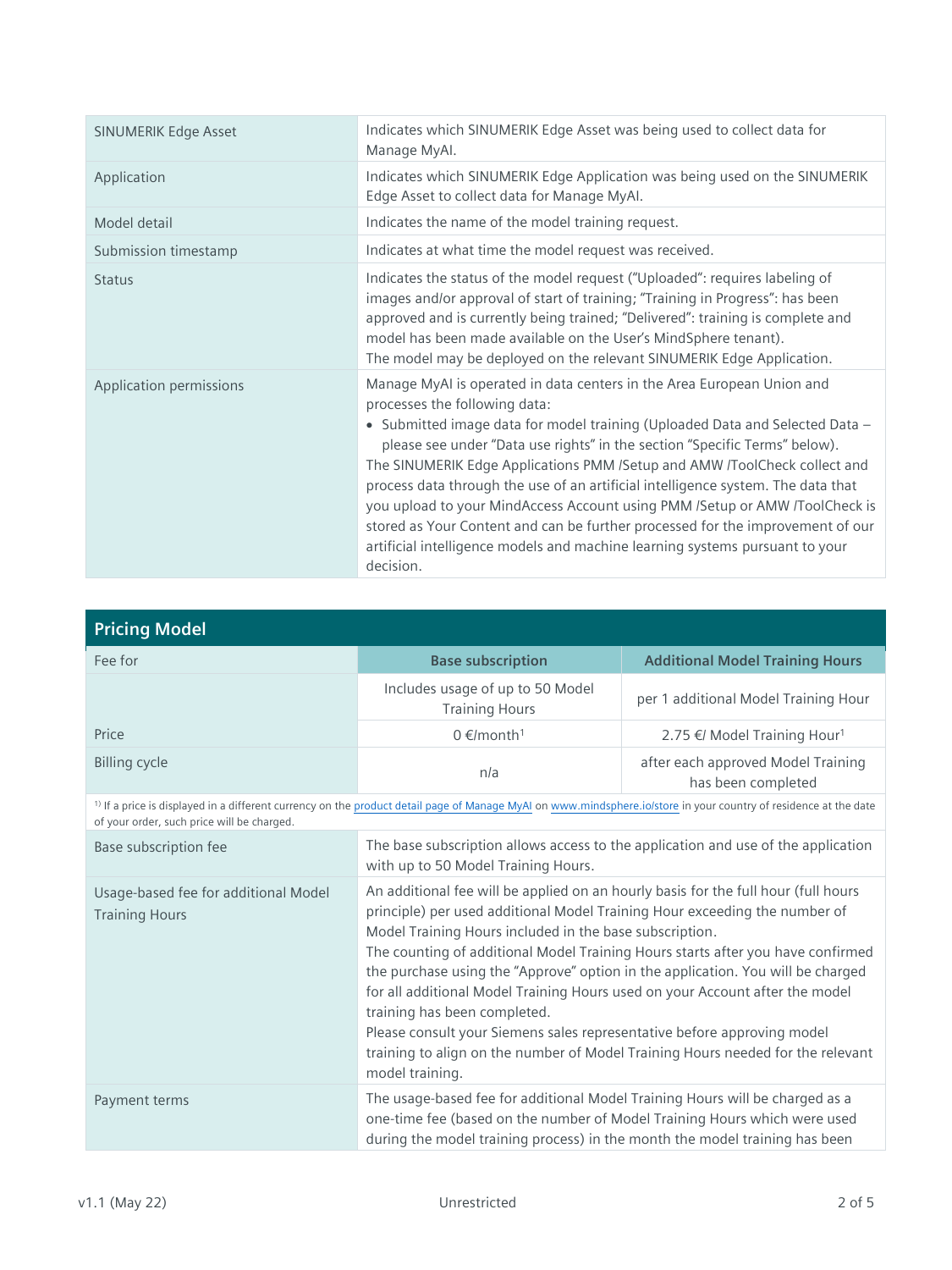|                          | completed. The charge will be a total of all the Model Training Hours used in<br>your Account.                                                                                                                                                                                                                                                                                                                                                                                                                                                                                                                                                                                                                                                                                                                                                                                                                                                                            |
|--------------------------|---------------------------------------------------------------------------------------------------------------------------------------------------------------------------------------------------------------------------------------------------------------------------------------------------------------------------------------------------------------------------------------------------------------------------------------------------------------------------------------------------------------------------------------------------------------------------------------------------------------------------------------------------------------------------------------------------------------------------------------------------------------------------------------------------------------------------------------------------------------------------------------------------------------------------------------------------------------------------|
| <b>Subscription Term</b> | The initial Subscription Term for Manage MyAI base subscription is 12 months.<br>Following expiration of the preceding Subscription Term, the subscription<br>automatically renews with a Subscription Term of 12 months at the then-current<br>terms made available under www.mindsphere.io/terms, unless either Party<br>notifies the other Party at least 60 days prior to the then-current expiration date<br>that it has elected not to renew.                                                                                                                                                                                                                                                                                                                                                                                                                                                                                                                       |
| Adaptation of fees       | The fees during any renewed Subscription Term will be the same as during the<br>immediately prior Subscription Term, unless we notify you of a Fee Change at<br>least 90 days prior to the end of the then-current Subscription Term, in which<br>case the communicated Fee Change will be effective upon subscription renewal.<br>During the Subscription Term, we may change or add new fees (collectively<br>referred to as "Fee Change") due to and to the extent required to reflect: (i)<br>changes in the quality or functionalities of the Service; (ii) material changes in<br>market conditions; (iii) general increases in wages or other employment costs;<br>and/or (iv) changes in procurement costs due to price changes made by our<br>suppliers, in each case to the extent that the changes affect our provision of the<br>agreed Service. We will notify you of any Fee Change at least 60 days in advance<br>of the effective date of the Fee Change. |

| <b>Specific Terms</b>              |                                                                                                                                                                                                                                                                                                                                                                                                                                                                                                                                                                                                                                                                                                                                                                                                                                                                                                                                                                                                                                                                                                                                                                                                                                                                                                                                                 |
|------------------------------------|-------------------------------------------------------------------------------------------------------------------------------------------------------------------------------------------------------------------------------------------------------------------------------------------------------------------------------------------------------------------------------------------------------------------------------------------------------------------------------------------------------------------------------------------------------------------------------------------------------------------------------------------------------------------------------------------------------------------------------------------------------------------------------------------------------------------------------------------------------------------------------------------------------------------------------------------------------------------------------------------------------------------------------------------------------------------------------------------------------------------------------------------------------------------------------------------------------------------------------------------------------------------------------------------------------------------------------------------------|
| Service Level Agreement            | The Monthly Uptime Percentage for this application is 90 %. Monthly Uptime<br>Percentage is defined in the MindSphere Supplemental Terms available on<br>www.mindsphere.io/terms.                                                                                                                                                                                                                                                                                                                                                                                                                                                                                                                                                                                                                                                                                                                                                                                                                                                                                                                                                                                                                                                                                                                                                               |
| Application use rights             | This application can be used as part of OEM Services as described in the Specific<br>Terms for MindAccess IoT Value Plan published on www.mindsphere.io/terms.<br>Under the Account of your MindAccess IoT Value Plan, you may permit Users of<br>Third Parties to access and use this application for the purpose of receiving a<br>service from you.                                                                                                                                                                                                                                                                                                                                                                                                                                                                                                                                                                                                                                                                                                                                                                                                                                                                                                                                                                                          |
| Data use rights / model use rights | "Collected Data" means any photos, image data and related meta data (e.g. time<br>stamp) that is collected by PMM /Setup or AMW /ToolCheck.<br>"Resultant Data" means any content that is generated as a result of artificial<br>intelligence processing of Collected Data by PMM /Setup or AMW /ToolCheck.<br>"Uploaded Data" means any Collected Data or Resultant Data that is uploaded by<br>you to your MindSphere Account and stored there as Your Content.<br>"Selected Data" means any Uploaded Data shared and provided by you to<br>Siemens for the improvement of our artificial intelligence models and machine<br>learning systems.<br>Collected Data and Resultant Data is stored locally in the data repository of your<br>SINUMERIK Edge Device. From Uploaded Data you can select which data is<br>provided to Siemens as Selected Data. You are responsible for the selection of<br>this data and you must ensure that no personal data is included in Selected Data.<br>Siemens and its business partners will use Selected Data to train customized<br>neural-network based visual monitoring models for you. We grant you the non-<br>transferable, non-sublicensable, time-unlimited right to use these customized<br>and delivered models for your internal purposes within your relevant SINUMERIK<br>Edge Application. |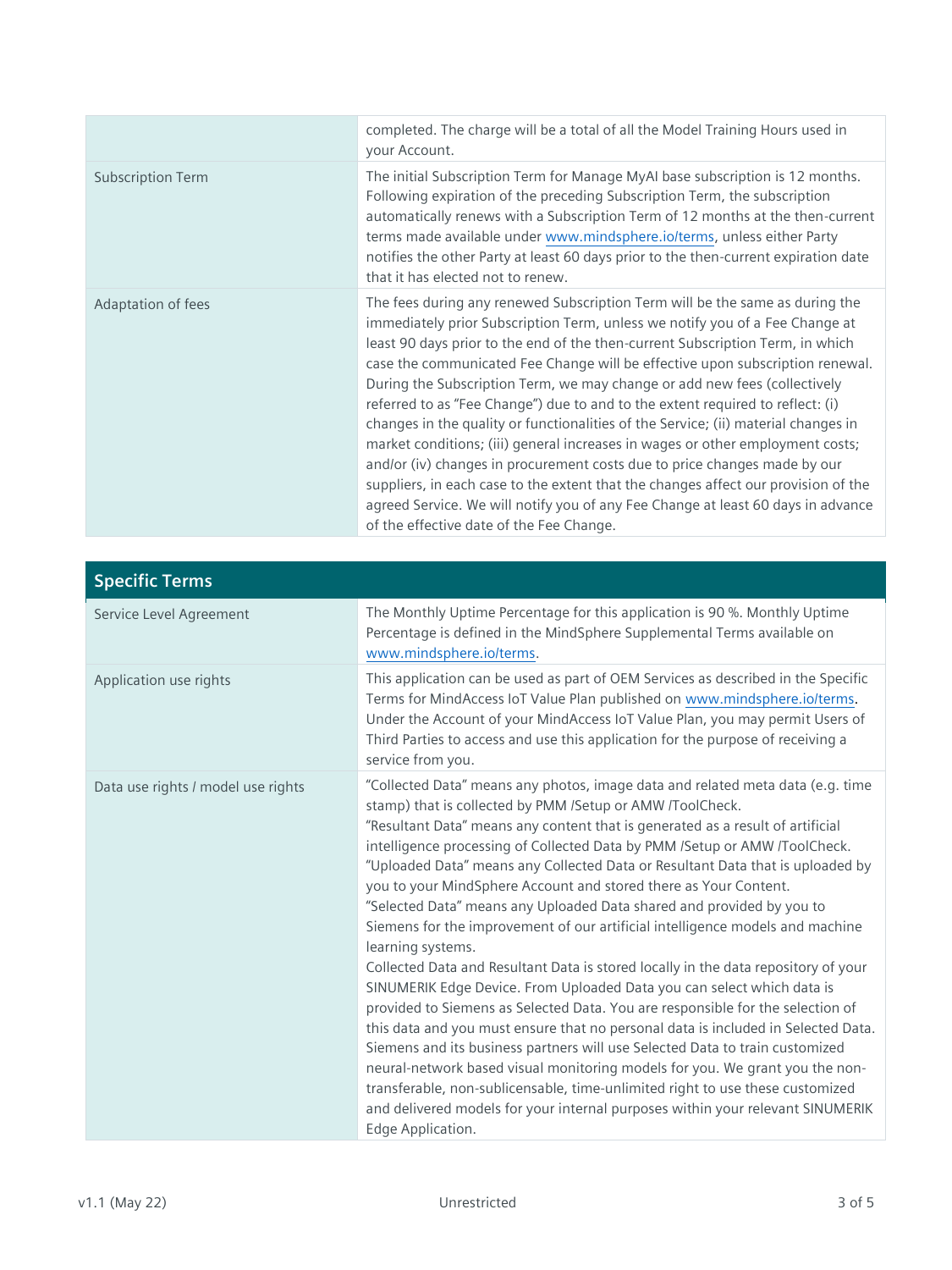|                                                           | Siemens and its business partners may use Selected Data for the improvement of<br>their artificial intelligence model training, artificial intelligence applications,<br>overall models and machine learning systems. For this purpose, you grant<br>Siemens and its business partners during and after the Subscription Term of the<br>application a worldwide, non-exclusive, transferable, sub-licensable, royalty-free<br>right to use Selected Data.                                                                                     |
|-----------------------------------------------------------|-----------------------------------------------------------------------------------------------------------------------------------------------------------------------------------------------------------------------------------------------------------------------------------------------------------------------------------------------------------------------------------------------------------------------------------------------------------------------------------------------------------------------------------------------|
| Third Party Terms                                         | The application contains Third Party services, including open source software,<br>commercial software, or software-related managed services, which are subject<br>to additional or different terms, license rights, or require certain notices by their<br>licensors, which we are obliged to pass on to you as your licensor and to which<br>you agree to abide ("Third Party Terms").<br>The Third Party Terms for the Manage MyAI application are available at the<br>following web link: https://sie.ag/MindSphere-ThirdParty_ManageMyAl. |
| Changes to the Product Sheet and<br><b>Specific Terms</b> | We may update this document from time to time during a Subscription Term in<br>order to reflect any changes agreed with or imposed by our subcontractors<br>(including changes in open source software license terms) or when we introduce<br>new features, supplements, enhancements or capabilities (e.g. that were not<br>previously included with the subscription, but added for no additional fee).<br>Changes shall become binding upon release of a new version of this document<br>on www.mindsphere.io/terms.                       |
| Support                                                   | Support for this application may be contacted via Industry Online Support<br>https://support.industry.siemens.com.<br>Support is available in English and German.                                                                                                                                                                                                                                                                                                                                                                             |

| <b>Export Control Regulations</b> |  |
|-----------------------------------|--|
| - AL                              |  |
| <b>FCCN</b>                       |  |

| Security Information |                                                                                                                                                                                                                |
|----------------------|----------------------------------------------------------------------------------------------------------------------------------------------------------------------------------------------------------------|
| Secure communication | Data transmission will be done via HTTPS protocol from Asset to your<br>MindAccess Account.                                                                                                                    |
| Encryption standard  | TLS 1.2 for communication between Asset and MindAccess Account is used.                                                                                                                                        |
| General              | In order to protect plants, systems, machines and networks against cyber<br>threats, it is necessary that you implement and continuously maintain a holistic,<br>state-of-the-art industrial security concept. |

| <b>Definitions</b>          |                                                                                                                                                                                               |
|-----------------------------|-----------------------------------------------------------------------------------------------------------------------------------------------------------------------------------------------|
| Asset                       | An Asset is the logical representation of a thing which can be a machine or an<br>automation system with a single unit e.g. PLC or CNC controller. Assets are<br>defined using an Asset type. |
| <b>Model Training Hours</b> | Model Training Hours enable you to create customized artificial intelligence-<br>based models using the Manage MyAI application.                                                              |